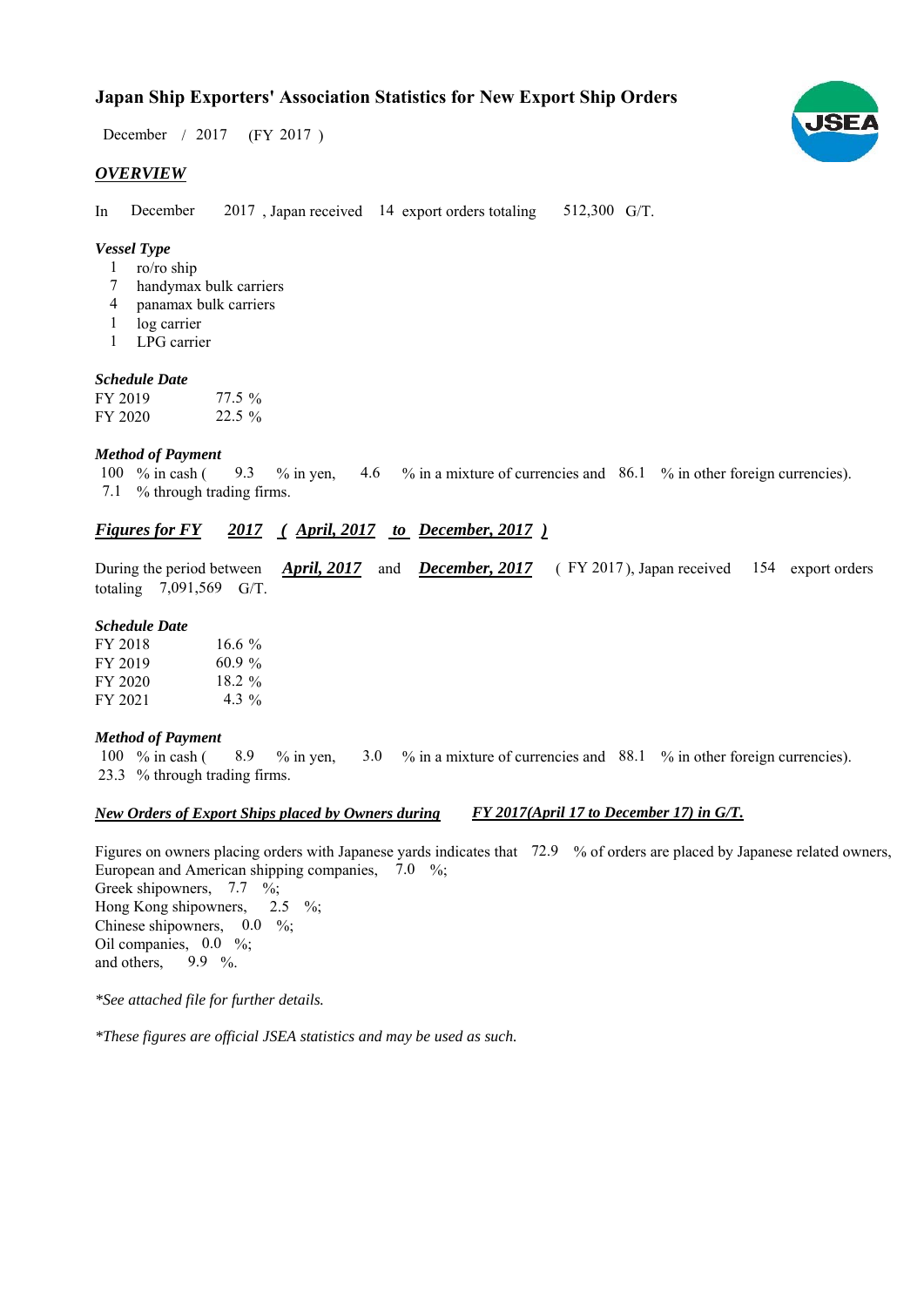# Based on Fiscal Year

JSEA (January 2017)<br>
Jan 17 to Dec 17 No. G/T No. G/T No. G/T No. G/T No. G/T No. G/T No. G/T No. G/T General Cargos ( 5 230,000 3 456,000 1 151,000 0 0 2 158,999 1 16,000 7 781,999 12 1,011,999 Bulk Carriers 63 2,834,650 71 2,668,470 16 593,950 22 890,300 11 529,100 12 448,700 132 5,130,520 156 6,340,420 Tankers | 27 | 1,728,159 || 7 | 814,500 | 3 | 14,650 | 0 | 4 | 302,300 | 1 | 47,600 | 15 | 1,179,050 | 27 | 2,101,210 Combined Carriers 0 0 0 0 0 0 0 0 0 0 0 0 0 0 0 0 Others | 0 | 0 || 0 || 0 || 0 || 0 || 0 || 0 || 0 || 0 || 0 | Total 95 4,792,809 81 3,938,970 20 759,600 22 890,300 17 990,399 14 512,300 154 7,091,569 195 9,453,629 FY 2017 / FY2016 (%) \* 23.8 303.9 402.1 713.4 294.5 105.7 291.7 \*\* 254.4 In CGT | | 2,002,825|| | 1,688,283| | 368,326| | 401,797| | 410,261| | 256,669| | 3,125,336|| | 4,079,770 September 2017 October 2017 Description Apr 16 to Mar 17 Apr 17 to Aug 17 November 2017 December 2017 Apr 17 to Dec 17 Jan 17 to Dec 17

*Figures for shipbuilding orders of 500 G/T and over for export as steel vessels placed with JSEA members are covered.*

\*FY 2016/FY2015

\*\*Calendar Year 2017

# New Export Orders Placed in December 2017 (FY 2017)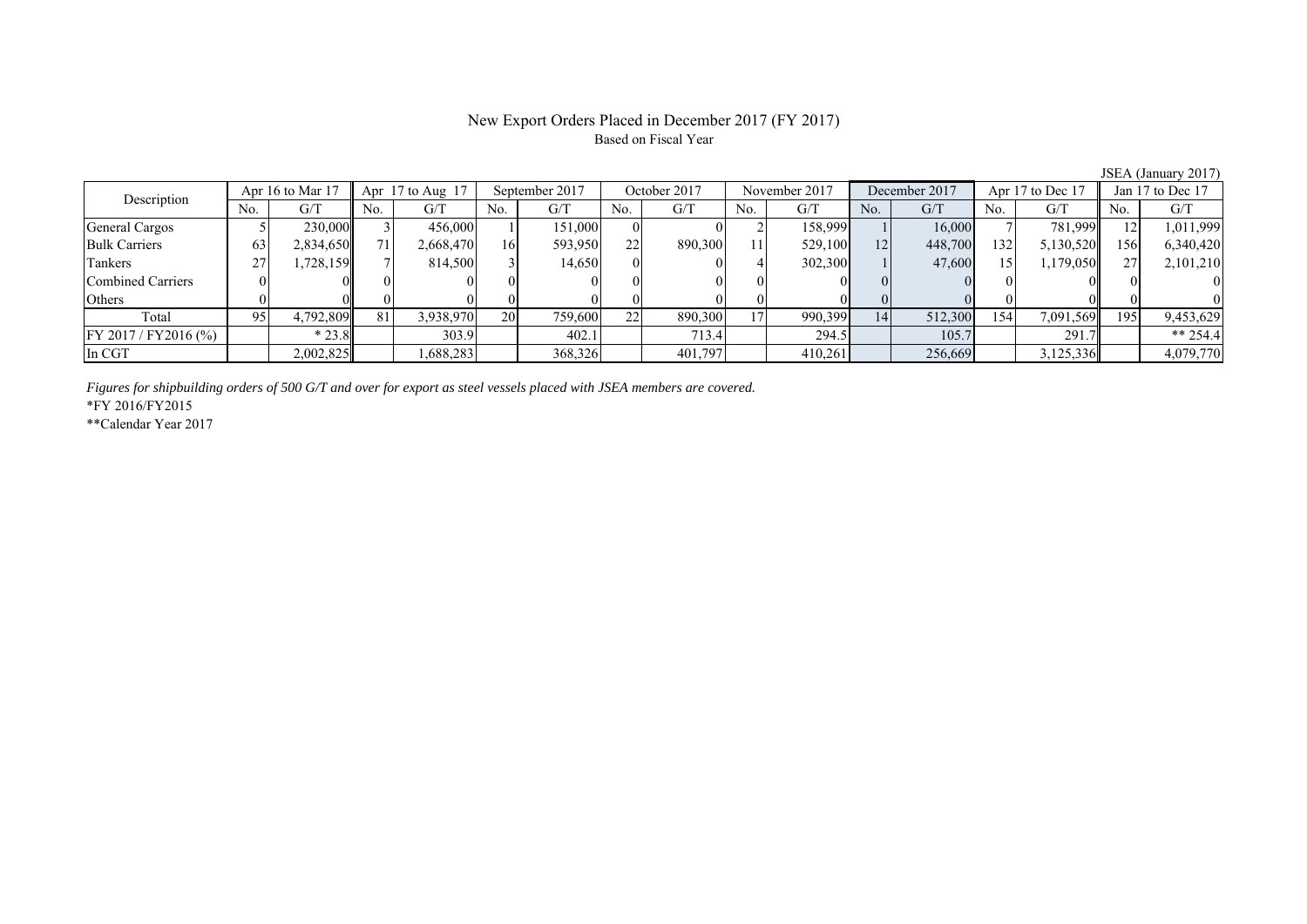#### Export Ships Delivered in December 2017 (FY 2017) Based on Fiscal Year

| Description             | Apr 16 to Mar 17 |            | Apr $17$ to Aug $17$ |           | September 2017 |         | October 2017    |         | November 2017 |         | December 2017 |         | Apr 17 to Dec 17 |           | Jan 17 to Dec 17 |            |
|-------------------------|------------------|------------|----------------------|-----------|----------------|---------|-----------------|---------|---------------|---------|---------------|---------|------------------|-----------|------------------|------------|
|                         | No.              | G/T        | No.                  | G/T       | No.            | G/T     | No.             | G/T     | No.           | G/T     | No.           | G/T     | No.              | G/T       | No.              | G/T        |
| General Cargos          | 14               | 929,115    |                      | 753,394   |                | 301,341 |                 | 362,108 |               |         |               |         | 12               | 1,416,843 |                  | 1,792,748  |
| <b>Bulk Carriers</b>    | 223              | 8,589,607  |                      | 2,615,526 | 12             | 330,572 |                 | 407,996 |               | 296,253 |               | 212.482 | 106              | 3,862,829 | 192              | 7,111,127  |
| Tankers                 |                  | 336,139    |                      | 989,572   |                | 231,512 |                 | 21,316  |               | 345,807 |               | 127,000 | 24               | 1,715,207 | 34               | 2,048,381  |
| Combined Carriers       |                  |            |                      |           |                |         |                 |         |               |         |               |         |                  |           |                  |            |
| Others                  |                  | 20,637     |                      | 125.572   |                |         |                 |         |               |         |               |         |                  | 125,572   |                  | 146.209    |
| Total                   | 265              | 10,875,498 | 94                   | 4,484,064 | 19             | 863,425 | 14 <sub>1</sub> | 791,420 |               | 642,060 |               | 339,482 | 143              | 7,120,451 | 245              | 11,098,465 |
| $FY 2017 / FY 2016$ (%) |                  | $*91.9$    |                      | 110.4     |                | 77.0    |                 | 135.5   |               | 62.5    |               | 329.5   |                  | 103.2     |                  | ** 95.2    |
| In CGT                  |                  | 5,149,199  |                      | 2,098,062 |                | 404,144 |                 | 357,369 |               | 245,597 |               | 181,257 |                  | 3,286,429 |                  | 5,221,088  |

*Deliveries of new shipbuilding orders of 500 G/T and over for export as steel vessels placed with JSEA members are covered.*

\*FY 2016/FY2015

\*\*Calendar Year 2017

JSEA (January 2017)